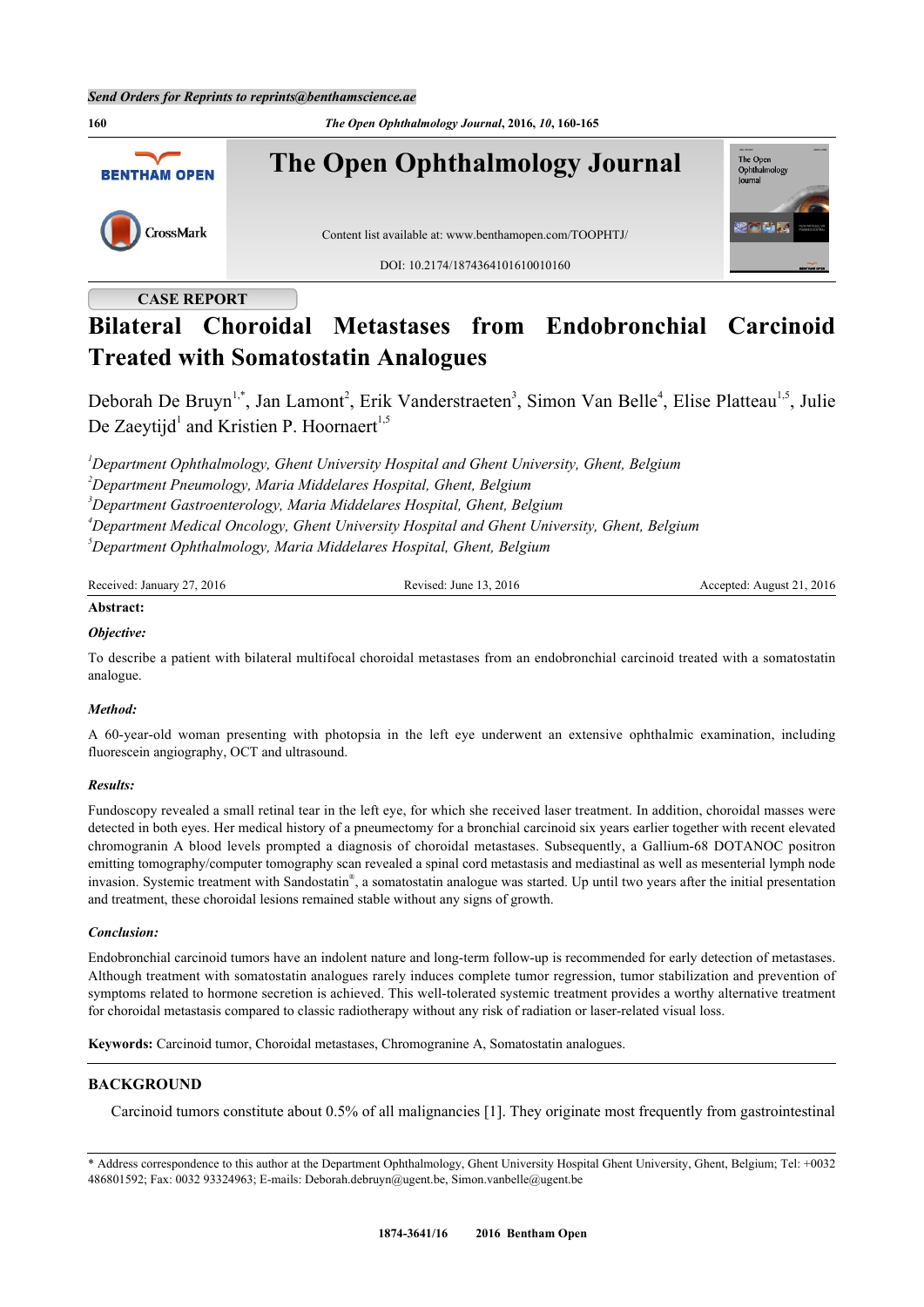(67%) and bronchopulmonary tissue (25%) [[1](#page-4-0)]. They are characterized by their slow-growing nature and their ability to secrete several hormones [[1](#page-4-0), [2](#page-4-1)]. In the past, bronchopulmonary carcinoids were considered benign because of their generally indolent behavior [[1\]](#page-4-0). At present, they are classified as malignant, since they can invade and metastasize to almost every organ, including the eye and ocular adnexa [\[3](#page-4-2) - [7\]](#page-4-3). Metastatic spread to the choroid usually originates from bronchial carcinoid tumors [\[4](#page-4-4) - [7](#page-4-3)]. Herein, we report a case of bilateral multifocal choroidal metastases from an endobronchial carcinoid treated with a somatostatin analogue.

## **RESULTS**

A 60-year-old woman presented with two weeks of photopsia in her left eye. No ocular history of high myopia or previous ocular trauma was recorded. Best-corrected visual acuity was 20/20 in both eyes. Slit-lamp examination was unremarkable. Fundus examination revealed a posterior vitreous detachment and a retinal tear with adjacent small retinal hemorrhage in the superior midperipheral retina of the left eye. The retinal tear was treated with laser photocoagulation therapy. Surprisingly however, there was an incidental finding of three distinct yellow choroidal masses: in the inferonasal periphery of the right eye (height 5.6 mm) (Fig. **[1a, b](#page-1-0)**) and in the inferotemporal macula (2.1 x 3.8 x 3.9 mm) (Fig. **[2a, b](#page-1-1)**) and inferonasal periphery of the left eye (height 3.6 mm) (Fig. **[3a, b](#page-2-0)**). Ultrasound examination of these lesions showed a moderate and uniform internal reflectivity (Fig. **[1d](#page-1-0)**) with a thickness between 2.1 and 5.6 mm. On the OCT scan there was intraretinal and subretinal fluid visible overlying the posterior pole lesion in the left eye (Fig. **[2d](#page-1-1)**).

<span id="page-1-0"></span>

**Fig. (1).** The inferonasal choroidal carcinoid metastasis in the right eye. Pre-treatment fundus photograph 3 months after presentation (**a**) and fluorescein angiography at presentation (**b**). Pre-treatment ultrasound image 3 months after presentation shows moderate internal reflectivity (**d**). Stabilization of the inferonasal lesion in the right eye after 10 cycli of Sandostatin® (**c**).

<span id="page-1-1"></span>The patient underwent a pneumectomy for an endobronchial carcinoid tumor six years earlier. Her daughter also had a carcinoid tumor. Molecular analysis for mutations in the *MEN1* gene (multiple endocrine neoplasia type 1) to screen for an underlying genetic predisposition however was negative.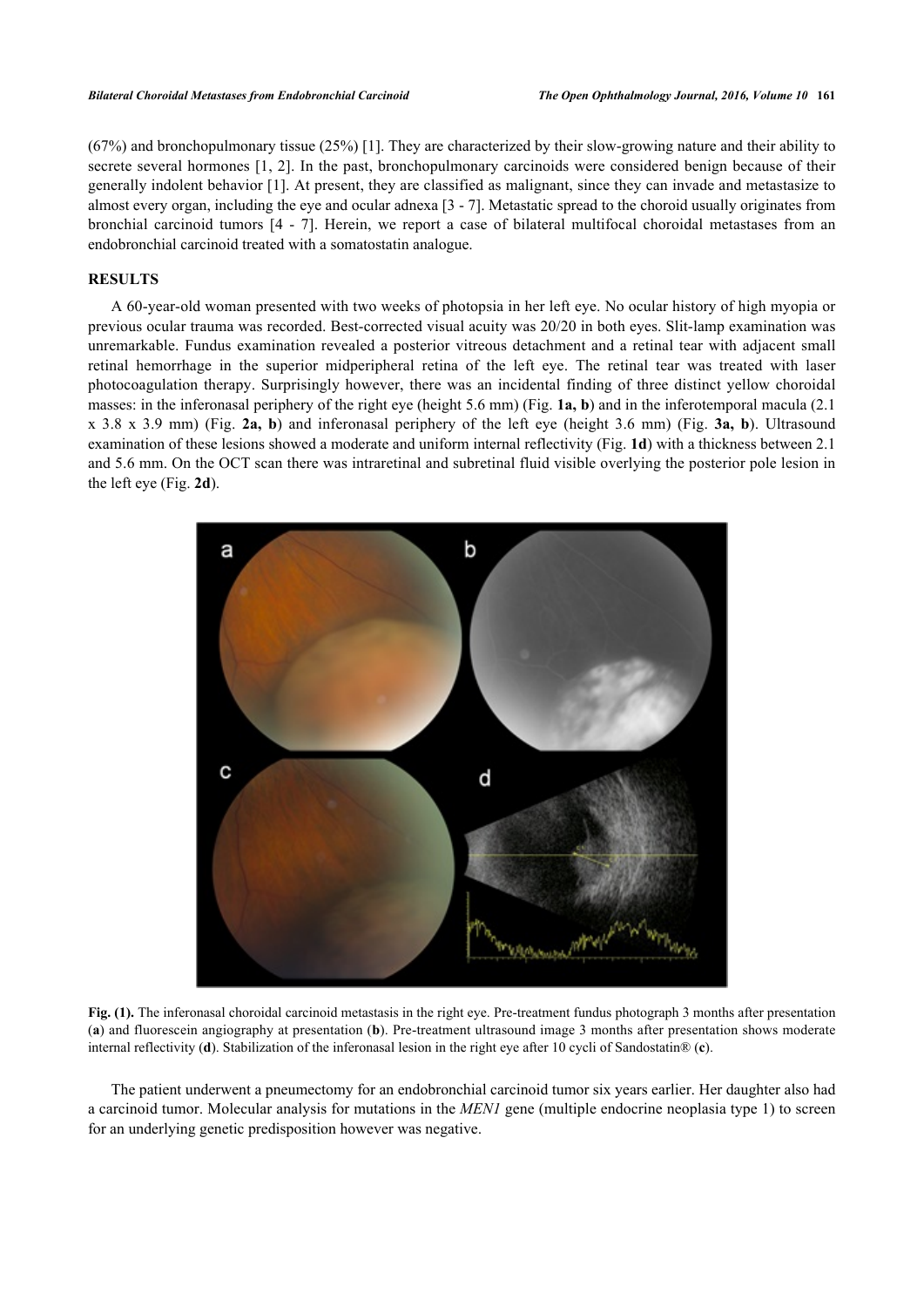

**Fig. (2).** The inferotemporal choroidal carcinoid metastasis in the left eye. Fundus photograph at presentation (a, dotted line). The hyper/hypopigmented area superiorly of the choroidal metastasis in **(a)** represents a congenital hypertrophy of the retinal pigment epithelium (CHRPE) with lacunae. Pre-treatment fluorescein angiography 1.5 months after presentation **(b)**. The choroidal carcinoid lesion shows chronic surface changes but remains status quo after 10 cycli of Sandostatin® **(c)**. OCT scan demonstrates intraretinal fluid overlying the lesion **(d)**.

<span id="page-2-0"></span>

**Fig. (3).** The inferonasal choroidal carcinoid metastasis in the left eye. Color picture **(a)** and fluorescein angiography **(b)** at presentation. Same lesion after 10 cycli of Sandostatin® treatment **(c)**.

<span id="page-2-1"></span>The ophthalmic examination and findings prompted a thorough systemic work-up with a PET/CT scan, a general blood test including chromogranin A level and a Gallium-68 DOTANOC PET/CT scan either to confirm the previous endobronchial carcinoid tumor as the source for the choroidal metastasis or to search for an unknown primary tumor. Laboratory results showed elevated chromogranin A levels (194 µg/L, reference values 40-170 µg/L), confirming carcinoid disease activity. A Gallium-68 DOTANOC PET/CT confirmed the presence of a large choroidal lesion in the right eye (Fig. **[4a](#page-2-1)**) and revealed an additional spinal cord metastasis on level L2-L3 (Fig. **[4d, e](#page-2-1)**) and mediastinal as well as mesenterial lymph node invasion (Fig. **[4b, c](#page-2-1)**). No novel non-carcinoid primary tumor was detected. This work-up together with her medical history, led to a clinical diagnosis of choroidal metastasis from the previous resected endobronchial carcinoid tumor.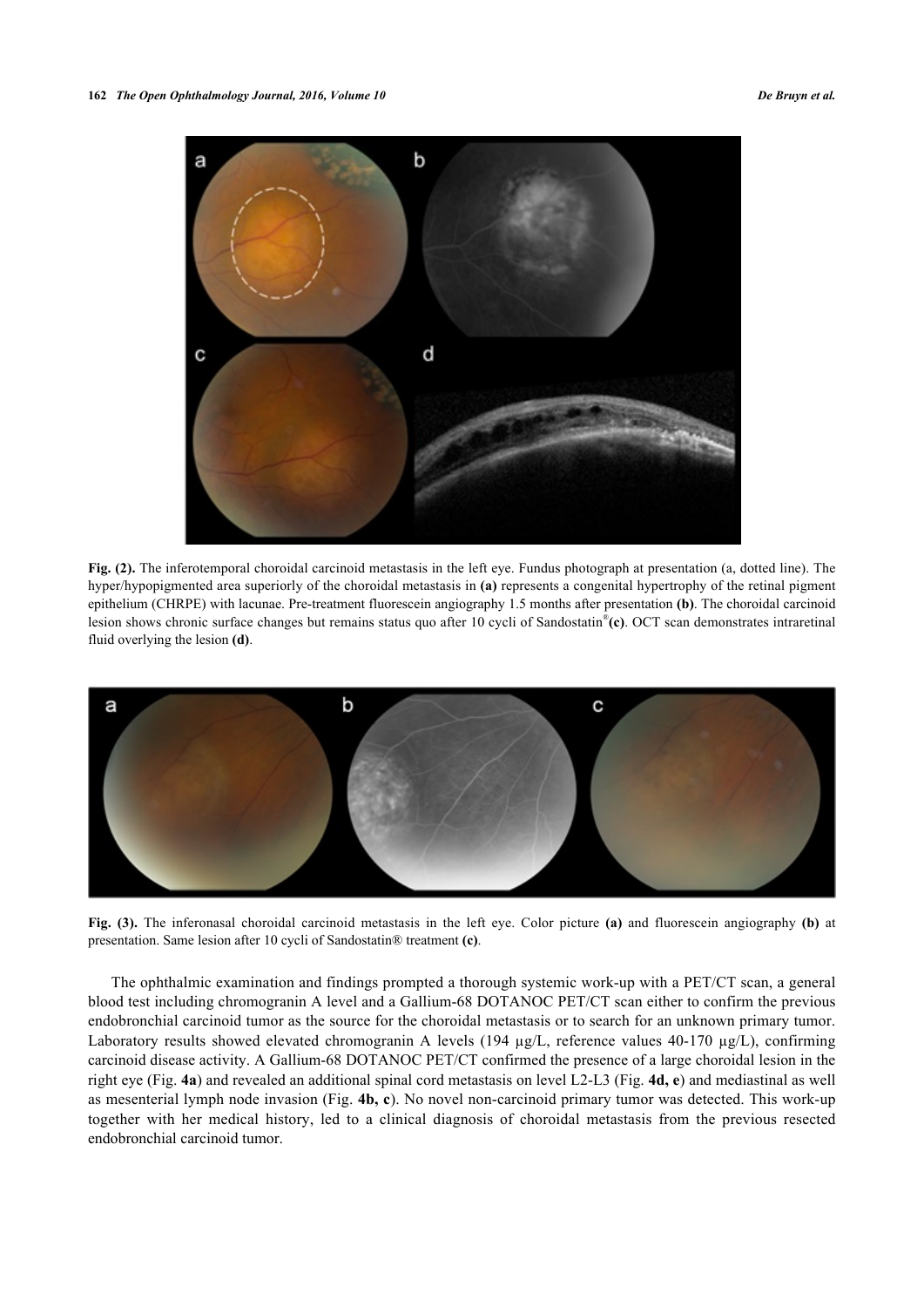

**Fig. (4).** Pre-treatment Gallium-68 DOTANOC PET/CT scan 3 months after presentation. Positive choroidal carcinoid metastasis at the nasal side of the right eye **(a)**. Positive mediastinal lymph node **(b)**. Positive mesenterial lymph node **(c)**. Positive spinal lesion on level L2-L3 **(d)**, illustrated also on MRI scan, sagittal section **(e)**.

A treatment with a somatostatin analogue (SSA), Sandostatin® LAR 30 mg, once a month, was started. The patient was followed for more than eighteen months without any signs of disease progression. One year after initiation of the Sandostatin<sup>®</sup> treatment, changes of the retinal pigment epithelium and outer retina were observed overlying the surface of the choroidal metastases illustrating their chronic nature (Figs. **[1c](#page-1-0), [2c](#page-1-1)** and **[3c](#page-2-0)**). A stabilization in the volume of the choroidal metastases and no sign of growth nor decrease was noted. Reassessment with Gallium-68 DOTANOC PET/CT scan at six and eighteen months revealed no new metastatic lesions. The known systemic metastases were stable in comparison with the previous scan. Chromogranin A levels decreased from 194 µg/L to 137 µg/L after six months of treatment and were further reduced to 114 µg/L one year later.

## **DISCUSSION**

Carcinoid activity can be monitored by serum analysis of chromogranin A, a protein stored in the neurosecretory vesicles of neuroendocrine tumor cells [\[2\]](#page-4-1). Chromogranin A is considered the most specific serum biomarker for carcinoid disease [\[8](#page-5-0)]. When the biochemical diagnosis of carcinoid disease is confirmed, a combination of imaging studies is required to localize the tumor [[8\]](#page-5-0). As most carcinoid tumors contain high concentrations of somatostatin receptors, they can be imaged with the somatostatin analogue octreotide, labeled with the positron-emitting radioisotope Gallium-68 [[9\]](#page-5-1). This technique is superior to <sup>18</sup>F-labeled fluorodeoxyglucose positron emission tomography (FDG PET) in detecting neuroendocrine tumors [\[8](#page-5-0)].

After consultation with our colleagues of oncology, we have chosen to treat our patient suffering metastatic carcinoid disease with Sandostatin® LAR 30 mg. Synthetic analogues of native somatostatin, octreotide and lanreotide, are well-known medications to inhibit the secretion of biogenic amines by carcinoid tumors[[10](#page-5-2)]. Although these analogues are highly effective in controlling symptoms of hormonal secretion, they are only rarely associated with complete tumor remission [[2](#page-4-1)]. However, an increase in overall survival can be achieved by stabilization of the disease with subsequent prolongation of the progression-free survival (PFS) [[10](#page-5-2)]. One year of follow-up during treatment with Sandostatin<sup>®</sup> LAR in our patient showed stabilization in the volume of the choroidal as well as the extraocular metastases. To our knowledge, this is the first report describing a stabilization of choroidal carcinoid metastases during treatment of systemic metastases with a SSA.

Further follow-up is recommended in order to detect any progression or complications early on. With risk of macular involvement of the lesion in the left eye and subsequent vision loss, photodynamic therapy with verteporfin could be taken into consideration, since this showed a significant decrease in tumor volume [[11,](#page-5-3) [12](#page-5-4)]. Although external radiotherapy showed regression of choroidal carcinoid metastases [[5](#page-4-5)], this treatment approach carries a considerable risk of visual loss due to radiation injury to the eye. Radiolabeled somatostatin analogues have also demonstrated a reduction in choroidal carcinoid metastases, but are limited in their use because of the risk of inducing hematologic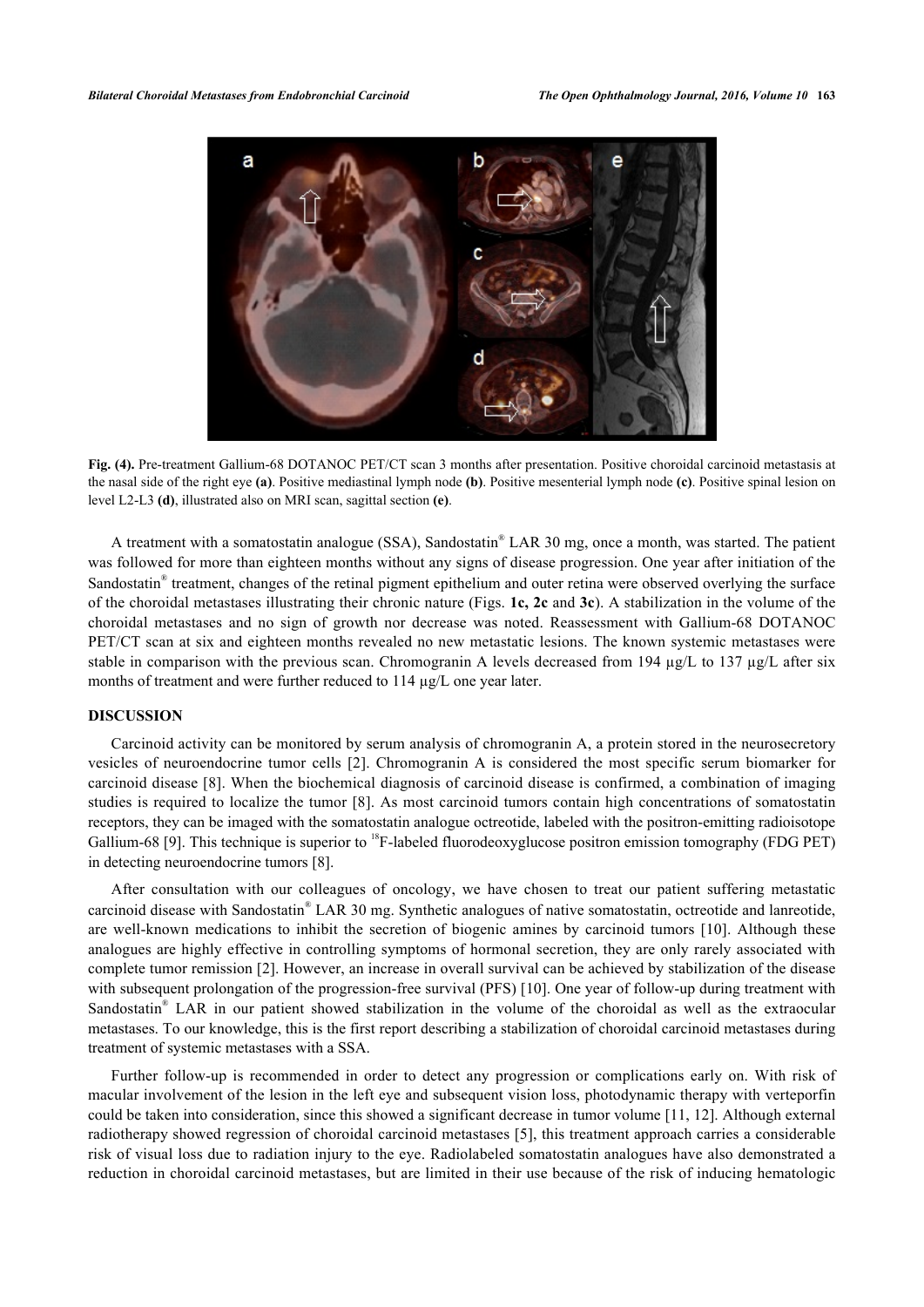toxicities and nephrotoxicity [[13\]](#page-5-5). There is one case report describing long-term stabilization of choroidal carcinoid metastases without treatment at all [[14\]](#page-5-6). Yet, the patient in the forementioned case report had only choroidal metastases and no other systemic involvement in contrast to our patient suffering advanced metastatic disease with multiple systemic metastases by which the stabilization of the spinal cord metastasis was of great concern. As such, we decided not to wait and to treat with a systemic SSA. This report is valuable in describing a patient with advanced metastatic carcinoid disease treated with a systemic SSA in which the choroidal metastases showed no signs of growth without local treatment.

# **CONCLUSION**

Carcinoid tumors are rare and slow-growing neoplasms. Bronchial carcinoid tumors have a propensity to metastasize to the choroid. The diagnosis can be made by serum analysis of chromogranin A and imaging with a radiolabeled somatostatin analogue. Given the indolent nature of carcinoids, extensive and long-term follow-up of patients after resection of the primary tumor is recommended. This report complements previous literature and provides the useful new insight that choroidal metastases can be controlled with systemic somatostatin analogue treatment avoiding local treatment and potential radiation or laser-related visual loss.

## **LIST OF ABBREVIATIONS**

| <b>CT</b>               | $=$ | Computer Tomography                                                                     |
|-------------------------|-----|-----------------------------------------------------------------------------------------|
| <b>DOTANOC</b>          | $=$ | Ga-68-, 4, 7, 10-tetraazacyclododecane-N, ', N", N"'-tetraacetic acid-1-Nal3-octreotide |
| <b>FDG PET</b>          | $=$ | <sup>18</sup> F-labeled fluorodeoxyglucose positron emission tomography                 |
| <b>MEN1</b> gene        | =   | Multiple endocrine neoplasia type I gene                                                |
| <b>OCT</b>              | =   | <b>Optical Coherence Tomography</b>                                                     |
| PET                     | =   | <b>Positron Emitting Tomography</b>                                                     |
| <b>Sandostatine LAR</b> | =   | Sandostatine Long Acting Repeatable                                                     |
| <b>SSA</b>              | =   | Somatostatin analogue                                                                   |

#### **INFORMED CONSENT**

Informed consent was obtained from the patient.

#### **CONFLICT OF INTEREST**

The authors confirm that this article content has no conflict of interest.

## **ACKNOWLEDGEMENTS**

Declared none.

#### **REFERENCES**

- <span id="page-4-0"></span>[1] Modlin IM, Lye KD, Kidd M. A 5-decade analysis of 13,715 carcinoid tumors. Cancer 2003; 97(4): 934-59. [\[http://dx.doi.org/10.1002/cncr.11105\]](http://dx.doi.org/10.1002/cncr.11105) [PMID: [12569593](http://www.ncbi.nlm.nih.gov/pubmed/12569593)]
- <span id="page-4-1"></span>[2] Kulke MH. Clinical presentation and management of carcinoid tumors. Hematol Oncol Clin North Am 2007; 21(3): 433-455, vii-viii. [\[http://dx.doi.org/10.1016/j.hoc.2007.04.004\]](http://dx.doi.org/10.1016/j.hoc.2007.04.004) [PMID: [17548033](http://www.ncbi.nlm.nih.gov/pubmed/17548033)]
- <span id="page-4-2"></span>[3] Detterbeck FC. Management of carcinoid tumors. Ann Thorac Surg 2010; 89(3): 998-1005. [\[http://dx.doi.org/10.1016/j.athoracsur.2009.07.097](http://dx.doi.org/10.1016/j.athoracsur.2009.07.097)] [PMID: [20172187\]](http://www.ncbi.nlm.nih.gov/pubmed/20172187)
- <span id="page-4-4"></span>[4] Riddle PJ, Font RL, Zimmerman LE. Carcinoid tumors of the eye and orbit: a clinicopathologic study of 15 cases, with histochemical and electron microscopic observations. Hum Pathol 1982; 13(5): 459-69. [\[http://dx.doi.org/10.1016/S0046-8177\(82\)80029-4\]](http://dx.doi.org/10.1016/S0046-8177(82)80029-4) [PMID: [6176523](http://www.ncbi.nlm.nih.gov/pubmed/6176523)]
- <span id="page-4-5"></span>[5] Fan JT, Buettner H, Bartley GB, Bolling JP. Clinical features and treatment of seven patients with carcinoid tumor metastatic to the eye and orbit. Am J Ophthalmol 1995; 119(2): 211-8. [\[http://dx.doi.org/10.1016/S0002-9394\(14\)73875-9\]](http://dx.doi.org/10.1016/S0002-9394(14)73875-9) [PMID: [7832228](http://www.ncbi.nlm.nih.gov/pubmed/7832228)]
- [6] Harbour JW, De Potter P, Shields CL, Shields JA. Uveal metastasis from carcinoid tumor. Clinical observations in nine cases. Ophthalmology 1994; 101(6): 1084-90.

[\[http://dx.doi.org/10.1016/S0161-6420\(94\)38030-4\]](http://dx.doi.org/10.1016/S0161-6420(94)38030-4) [PMID: [8008351](http://www.ncbi.nlm.nih.gov/pubmed/8008351)]

<span id="page-4-3"></span>[7] Perri P, Bandello F, Police G, *et al.* Multiple bilateral choroidal metastatic tumor from bronchial carcinoid: case report. Retina 1998; 18(4): 385-6.